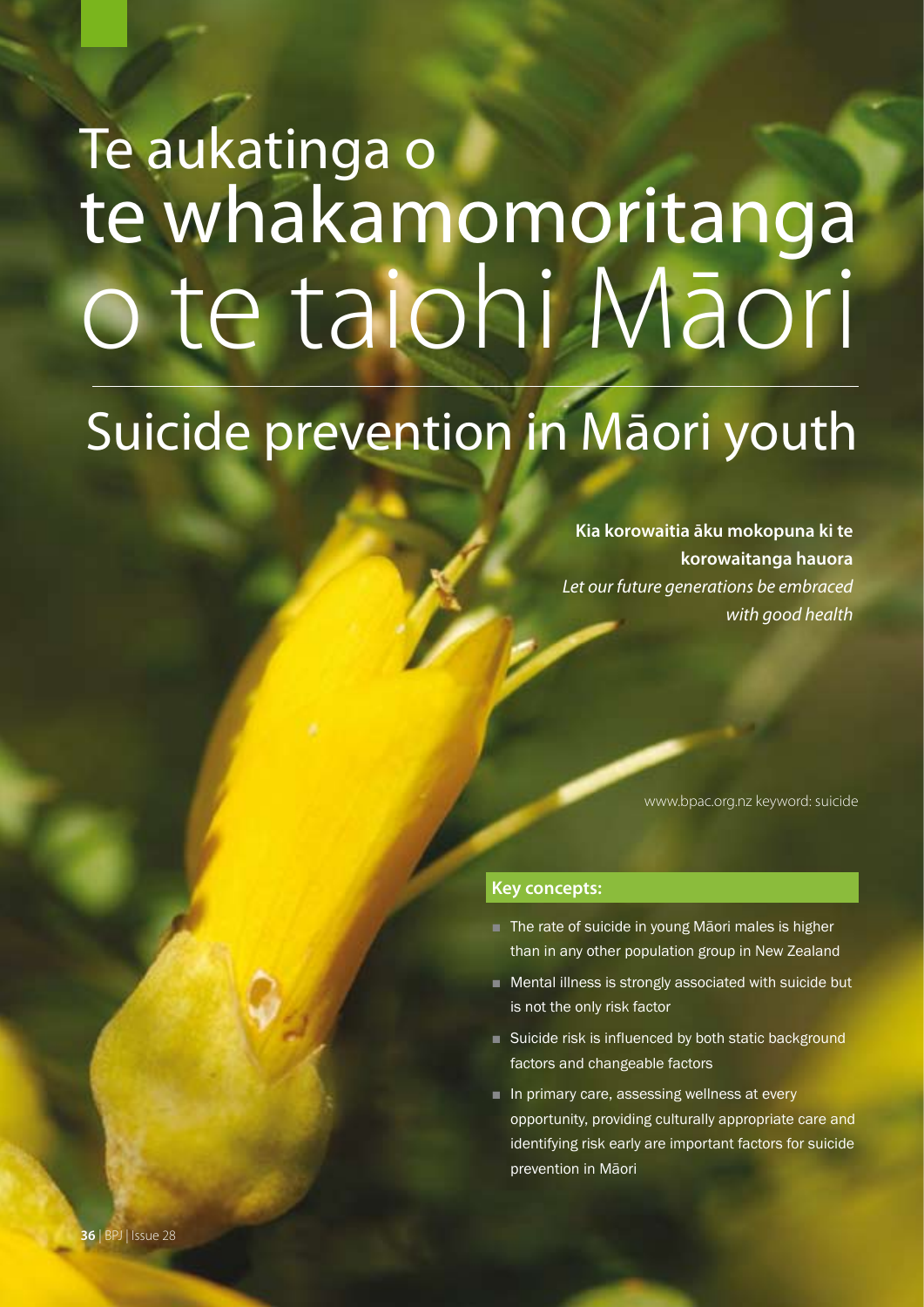#### **Young Māori are most at risk of suicide**

Youth suicide rates in New Zealand have been decreasing since a peak in the mid 1990's, however suicide remains a significant cause of death for young people.<sup>1</sup>

Māori are a youthful population. Almost half (45%) of the Māori population in New Zealand are aged between 0–19 years.2 Suicide rates for Māori youth (28 per 100,000) are higher than those for non-Māori youth (12 per 100,000).<sup>3</sup> Of the 96 young people who died by suicide in 2007 in New Zealand, 35% were of Māori ethnicity.3

#### Young Māori males are most at risk

Suicide rates for young Māori males (15–24 years) in particular have been very high for the last decade. Although this rate now appears to be reducing, it still remains high – 40 per 100,000 in 2007 for young Māori males compared to 19 per 100,000 for young non-Māori males.<sup>3</sup>

#### Age distribution of deaths by suicide changes with ethnicity

Younger Māori are more likely to die from suicide than older Māori.3 This is in contrast to the age distribution of suicide deaths in non-Māori. In 2007, 65% of all deaths attributed to suicide in Māori were in those aged less than 35 years. This compares to approximately 32% in non-Māori, in the same age group.3

#### **Risk factors for suicide**

Both background risk factors, which are mainly static, and changeable risk factors can increase the overall risk of suicide.

Mood disorders and substance misuse (including alcohol) are strongly linked with suicide among young people. Young people who die by suicide often had a history of being irritable, impulsive, volatile and prone to angry outbursts.<sup>4</sup> Conduct disorder\* was also common in young males who died by suicide.<sup>4</sup>

Other background risk factors may include:5,6

- Past history of suicidal behaviour
- Past trauma including physical or sexual abuse
- Social and educational disadvantage
- A history of exposure to a dysfunctional living situation
- Identity issues e.g. ethnicity, sexual orientation

The risk of suicide is sensitive to changeable factors, which can increase vulnerability. For example, a male with a history of sexual abuse has background risk factors for suicide which may be increased by the onset of alcohol or drug binges, a relationship breakdown or other life crisis.

#### Accumulative risk of suicidal behaviour

Suicidal behaviour in young people is unlikely to be solely due to a stressful life event or psychiatric disorder, but rather, a response to an unhappy or adverse life course, which has been characterised by the accumulation of risk factors during childhood and adolescence.5 Profound hopelessness is a strong risk factor for depression and suicide.

<sup>\*</sup>Conduct disorder is defined as a repetitive and persistent pattern of behaviours in which the basic rights of others, or major age-appropriate norms or rules of society, are violated.19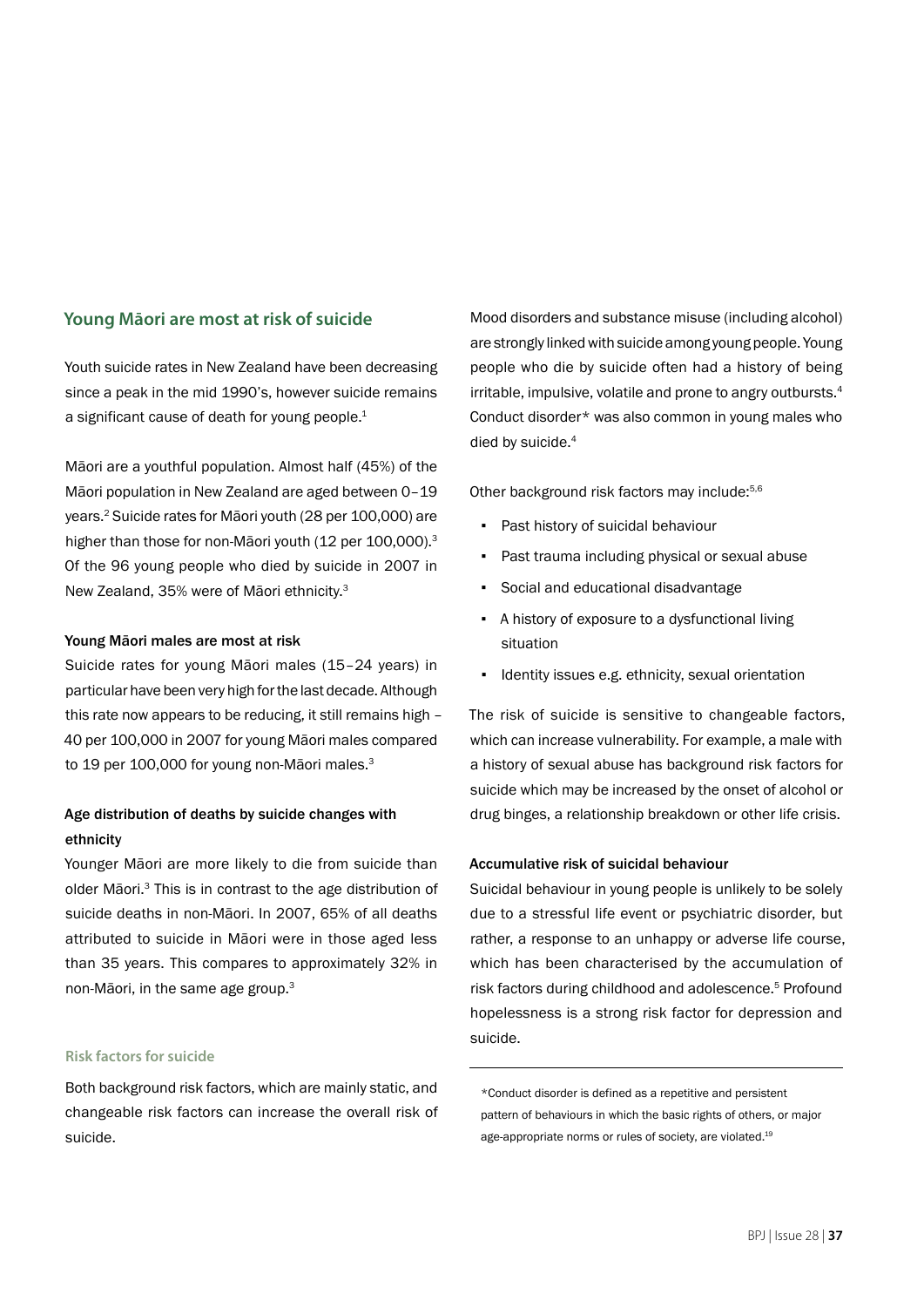#### **The influence of culture on suicide**

Beliefs and attitudes towards mental health disorders and suicide may vary depending on the cultural background of the individual and the community in which they live. Differing attitudes, religious and spiritual beliefs may influence the way in which distress is manifested and also the way friends and family respond to this distress.<sup>10</sup>

For Māori, whakamomori is the term often interpreted as suicide. However, whakamomori has a broader meaning which includes feelings, thoughts, emotions and actions that may escalate and result in an attempt at suicide.<sup>11</sup> It has been defined in several ways including "committing suicide or any other act of desperation", "a deep seated underlying sadness", "in built tribal suffering" and a "psychological, spiritual and cultural or collective state of being that may, or may not result in death".<sup>11</sup>

Factors that may protect against suicide, arising from a cultural perspective, include:<sup>11</sup>

- An understanding of Māori concepts and experiences
- **A strengthening of cultural identity**
- Access to cultural resources e.g. kaumātua and marae
- Reconnecting and maintaining cultural connections



Risk factors for suicide in Māori are likely to be no different to those for non-Māori youth.<sup>5</sup> However, there may be differences in the magnitude and prevalence of these risk factors specifically those relating to social, educational and economic disadvantage.

As with other cultures, Māori are diverse and not all young Māori will have strong ties to their culture. Māori ethnicity should therefore be thought of as a risk marker rather than a risk factor.<sup>5</sup> It may alert GPs to the possibility of increased risk, but does not always guarantee it.

#### Protective factors against suicide

For Māori, a strong cultural identity and support within a caring community is thought to strengthen resilience to mental disorder, even in the presence of adverse socioeconomic conditions.<sup>7,8</sup> This may also provide a protective effect against suicide.5,7,9

Key protective factors against suicide include:<sup>10</sup>

- A strong sense of self-esteem and self-worth
- Well developed coping skills
- Whānau support and harmony
- Positive school experiences
- Cultural and religious beliefs that discourage suicide

#### **Prevention of suicide in young people**

What can be done at a primary care level to prevent suicide?

- Recognition is the key assess wellness at every opportunity
- **Ensure effective, youth friendly communication**
- Ensure confidentiality if whānau are to be part of the solution, the patient must consent to the sharing of information
- Identify and treat any mental health problems and provide active follow-up and referral if required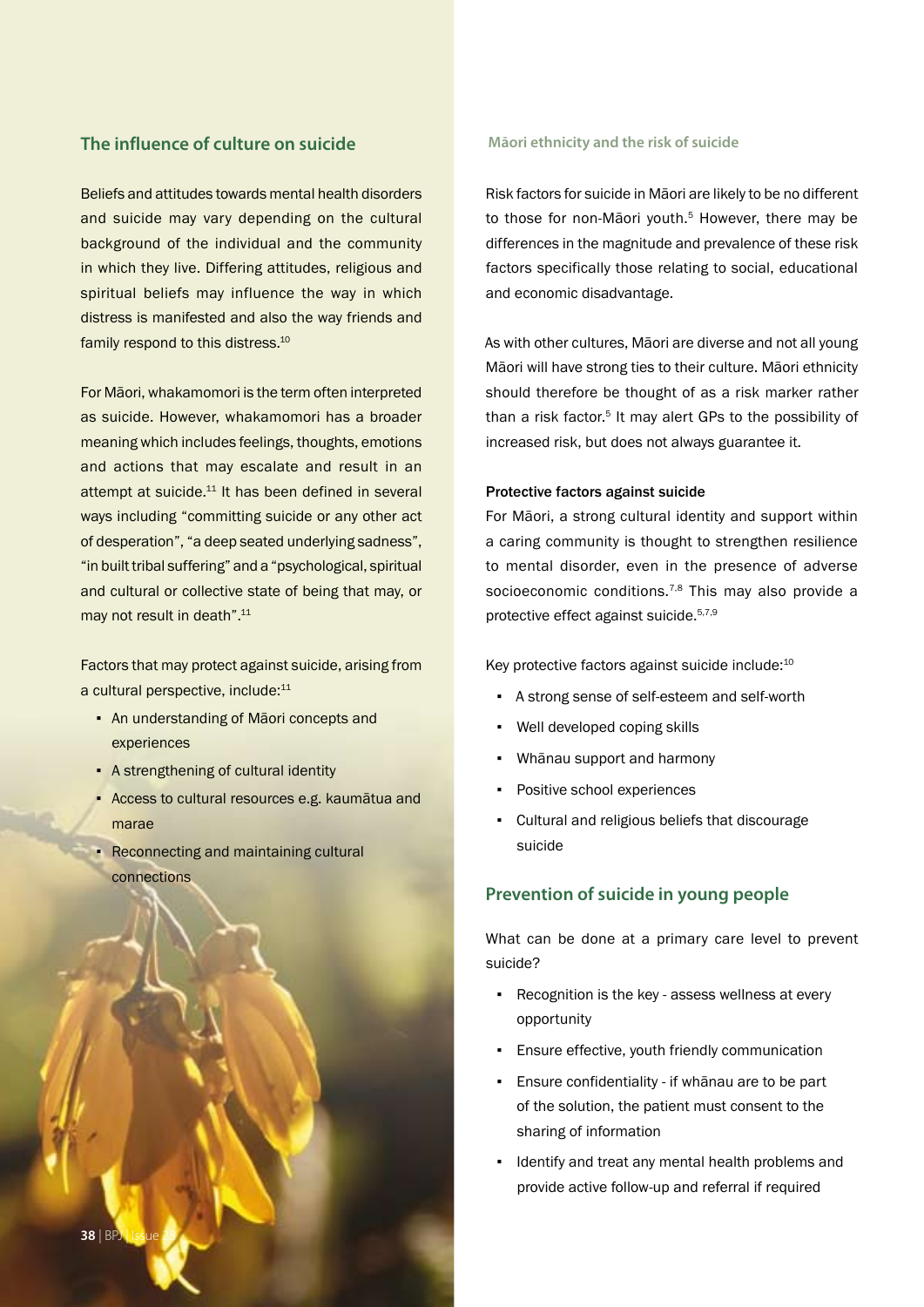#### **Recognising the risk of suicide in young people**

Primary care is the first point of contact for most young people with any health problem, therefore primary care clinicians are ideally placed to identify and help young people in distress.12 Every interaction can be regarded as an opportunity to assess psychosocial, as well as physical, wellbeing.

It is important to ask the right questions, consider the presence of any suicidal behaviour and continually assess suicide risk. Although a recognisable mental health problem (e.g. depression or substance misuse) has been reported in 80–90% of young people who die by suicide, or who have made a serious suicide attempt,<sup>5</sup> many other reasons may contribute to suicidal behaviour. Ask about relationships with whānau and friends, how school or work is and if the young person is experiencing any stressful life events. Be aware of all of the risk factors for suicide in young people including the potential for increased risk due to issues surrounding ethnicity.

Early detection of distress should allow effective interventions within a primary care setting, with the aim of preventing a suicide attempt.<sup>13</sup>

#### Applying a Māori health framework

For Māori, a framework such as Te Whare Tapa Whā (see page 14 and Table 1) incorporates the four cornerstones of Māori health; spiritual, psychological, physical and whānau and provides a holistic view of health. This framework can be used to identify issues that need to be addressed to restore wellbeing.14

#### Communicating with young people

Consultations with young people can be difficult. History taking may be challenging especially when the young person has feelings such as embarrassment, fear, shame and shyness.

The aim is to establish effective, non-judgemental communication, to be empathic and to gain trust. Ask open questions to encourage conversation. Consider cultural context as this may help in the correct interpretation of a person's behaviours, fears and thoughts.5,15 A behaviour that is regarded as "normal" in one cultural setting may not be normal in another.5,10

Be aware that some young Māori may be unwilling or unable to speak up and potentially challenge their elders.<sup>15</sup>

| <b>Wairua (Spiritual)</b>                                                  | <b>Hinengaro (Psychological)</b>                                                                                                        | <b>Tinana (Physical)</b>                                      | Whānau (Family)                                                         |
|----------------------------------------------------------------------------|-----------------------------------------------------------------------------------------------------------------------------------------|---------------------------------------------------------------|-------------------------------------------------------------------------|
| Assist in the development<br>of a strong and positive<br>cultural identity | Help the young person<br>recognise their strengths<br>and encourage effective<br>coping strategies<br>and problem solving<br>techniques | Encourage good nutrition,<br>rest, recreation and<br>exercise | Encourage reconnection<br>with whānau to ensure a<br>sense of belonging |

Table 1: Applying Te Whare Tapa Wha framework to suicide prevention $14$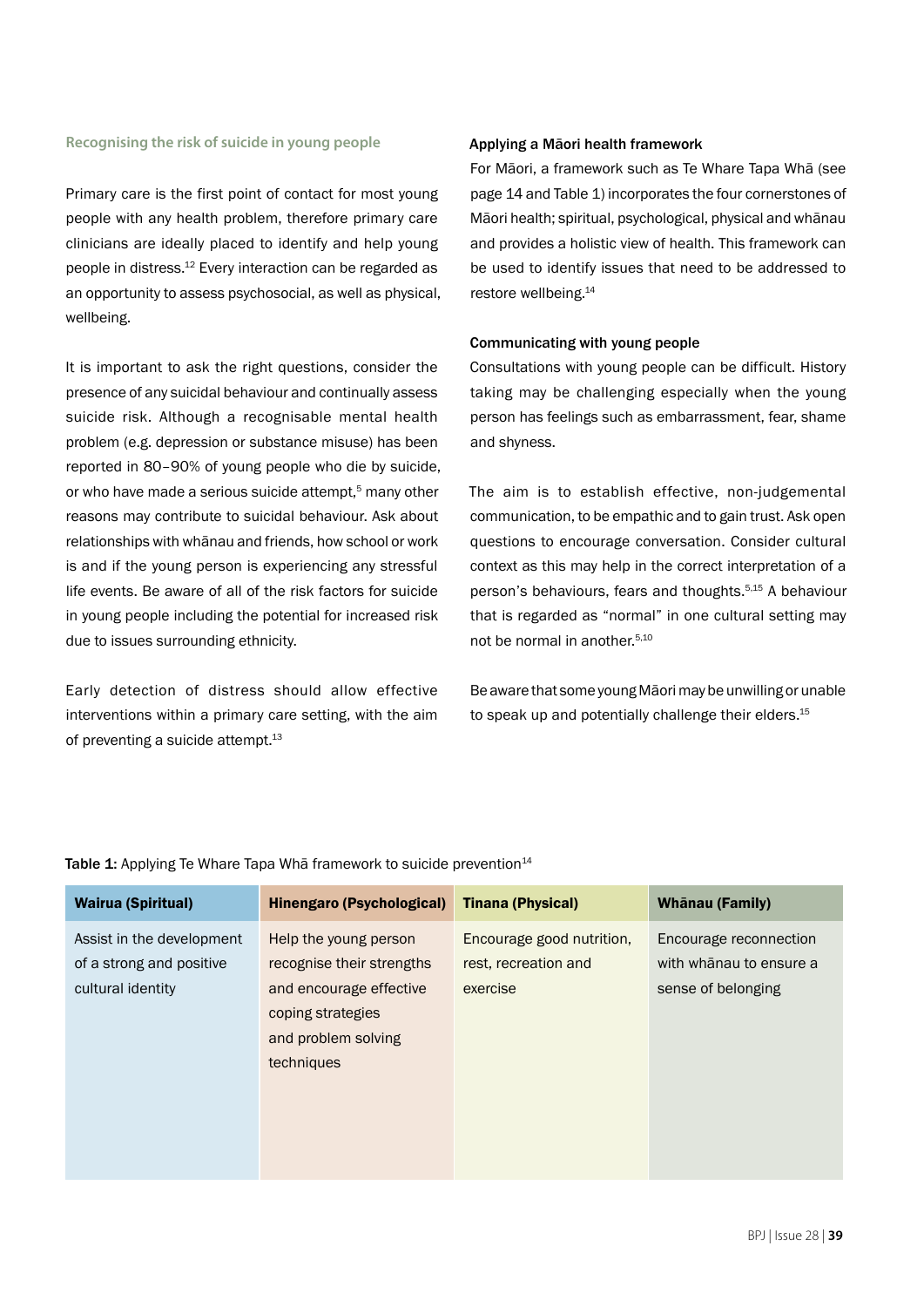#### Issues of confidentiality

Reassure the patient that the consultation will remain confidential. However be aware that confidentiality has limits. If a high risk of suicide is suspected then there is an obligation for the GP to inform others, such as parents or a mental health team, even if the young person has not given their consent.

With consent from the patient, establish an effective relationship with their whānau. Involvement of whānau is important, not only to provide support, but also to allow the GP to gain an accurate appreciation of the problems faced by the young person.

#### **Identifying mental health problems in young people**

Young people are faced with challenges on many levels – physical, emotional, behavioural, educational and social.

#### **Group therapy may be preferable for Māori**

Consider referral to Child and Adolescent Mental Health Services (CAMHS). Feedback from Māori who have accessed these services show that many prefer to work within a group situation and to have their whānau and iwi connections acknowledged.15 Services in both primary and secondary care are also likely to be more effective if they are youth friendly.

Youth friendly secondary care services are likely to provide:<sup>15</sup>

- Comfortable, informal surroundings
- **Group therapy sessions**
- Creative methods of participation
- Activities that include food, humour and movement

Check with your DHB for services available in your area.

Determining what is normal and what may constitute a mental health problem can be difficult.16 Young people may be reluctant to seek help or may not know who to approach, therefore take every opportunity to ask about mental health issues.

The following criteria may be useful to help distinguish normal behaviours from behaviours that may be indicative of a mental health disorder:<sup>16</sup>

- Duration e.g. problems that persist for more than a few weeks
- Severity changes in mood and behaviour that are beyond the normal fluctuations for that age group
- **•** Impact how the symptoms are affecting schoolwork, relationships with family and friends, involvement in activities

Young people, particularly young Māori, with mental health problems may be more likely to describe physical symptoms such as nausea, stomach ache, headache, weight change and alterations in sleep patterns, than to express feelings of sadness, hopelessness or unhappiness.<sup>9</sup> Be aware that any patient who presents with a minor physical complaint may have a "hidden" primary reason for attending. Other presentations of adolescent depression may include behavioural disturbances, problems at school and social withdrawal.<sup>17</sup>

 $\mathscr{P}$  Best practice tip: If suicidal ideation has been identified in a young patient, design and write an action plan with them. This could be in two parts:

- 1. Specific actions appropriate for that young person that may help distract them if they feel at risk of self harm e.g. talking to someone they trust, taking the dog for a walk or playing music
- 2. Contact details (covering 24 hours) of who they can turn to urgently if they are suicidal. Give several options such as contacting a parent or other trusted adult, phoning their general practice during work hours (especially if whānau support is limited or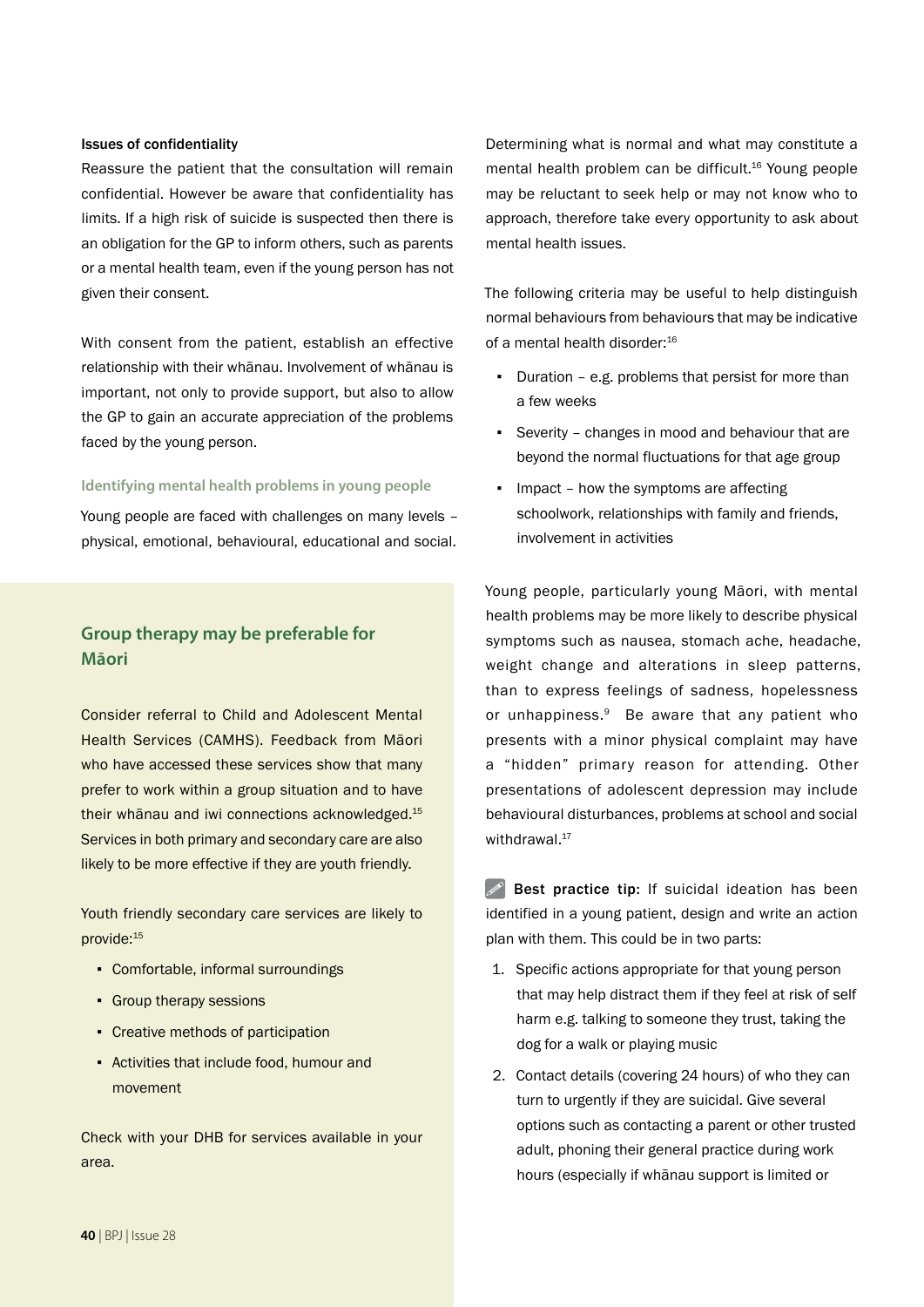absent), or contacting an emergency after hours service e.g. after hours general practice service, hospital emergency department

#### **Indications for referral to secondary mental health services**

Immediate (same day) referral to secondary mental health services should be made for any young person who has: $18$ 

- Serious suicidal intent
- Psychotic symptoms
- Severe self-neglect

Urgent (within 24 hours) referral should be made if the

#### young person has:<sup>18</sup>

- Severe depression or anxiety
- Persistent symptoms
- Profound hopelessness
- Other serious mental health disorder (including substance misuse)
- Significant functional impairment
- Suspected bipolar disorder

Referral to secondary services may be required if a mental health problem is suspected but an accurate diagnosis has not been made. Referral should also be considered for young people who fail to respond to treatment in a primary care setting, or who may require medication.

### Management of mental health problems in young people in primary care

Early intervention has been identified as a key priority to help improve health outcomes. For youth with mental health problems early intervention may potentially prevent these problems from continuing into adulthood.<sup>19</sup> Psychological problems, such as behaviour and conduct issues, significant truancy and excessive anxiety, may be the precursors to adult mental health disorders.

In any young person presenting with mental health problems, an assessment of suicide risk should always form part of the initial consultation and risk should be continually monitored.

#### **Structured clinical assessment tools**

A structured clinical assessment tool can be used to help gain a more complete understanding of the patient's wellbeing. These tools are intended as a guide for questioning. Other factors, such as the specific presenting problem and clinical judgement, may alter the flow of questions within a consultation.

The following tools could be used:

#### **HEARTS5**

Home: general behaviour, conduct, manageability Education: behaviour, progress Activities: attention span, anxiety, ability to finish tasks, friendship Relationships: with peers, parents, whānau, recent changes, bullying Temper: mood Size: weight change, appetite

#### **HEEADSSS5**

Home: existing and new relationships, communication Education/Employment: school grades, work hours, responsibilities

Eating: body image, weight changes, dieting, exercise Activities: with peers, whānau

Drugs: tobacco, alcohol, other drugs, use by self, whānau, friends

Sexuality: sexual identity, relationships, coercion, contraception, pregnancy, sexually transmitted infections

Suicide and depression: sadness, boredom, sleep patterns, loss of enjoyment

Safety: injury, violence, rape, bullying, weapons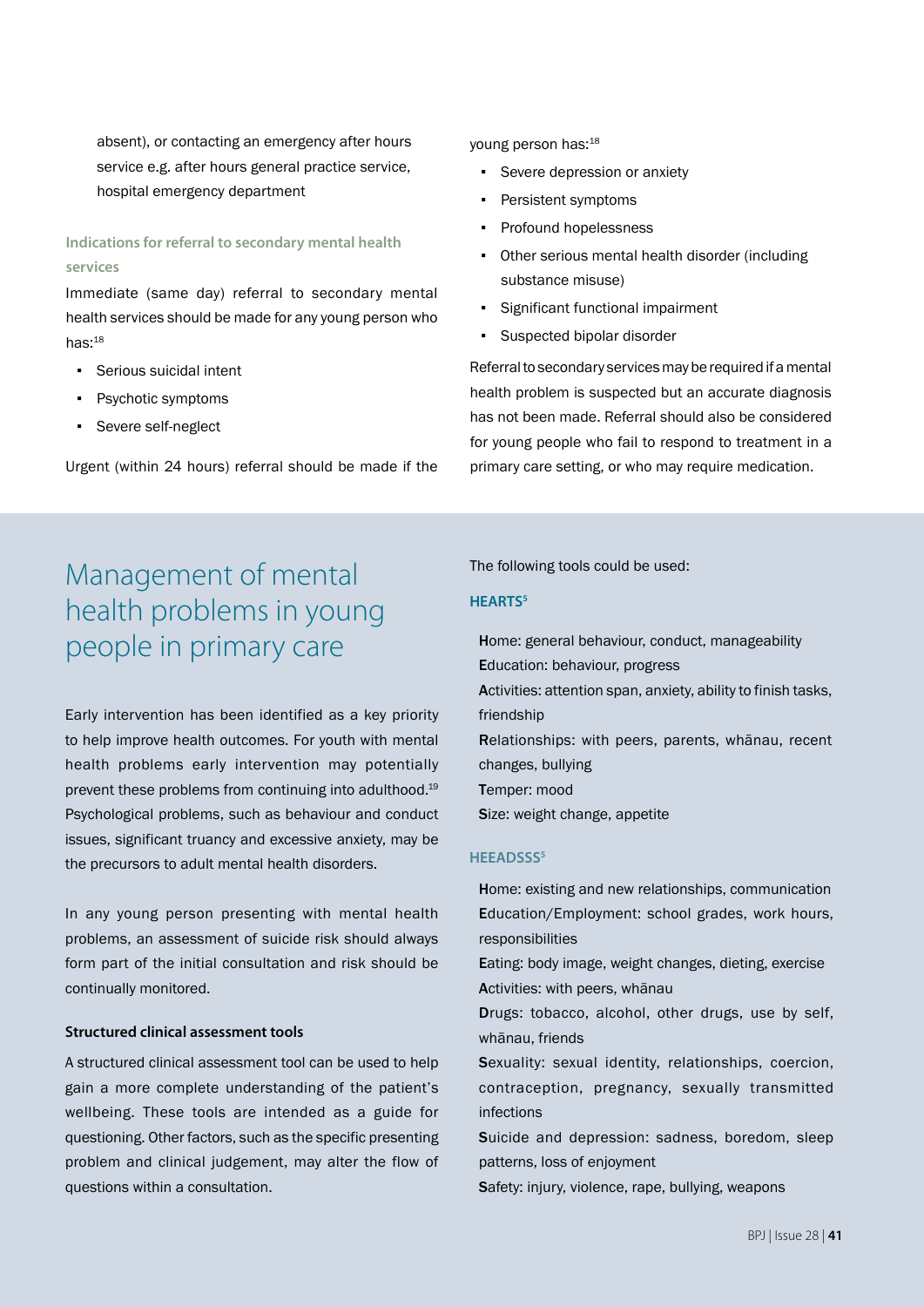A strengths-based approach to management Most young people with mild to moderate mental health problems can be managed in primary care with advice, active support and monitoring. Referral to other services may be required for severe problems and for some conditions, e.g. a suspected psychotic disorder. Referral may also be required to access specialised

therapies, e.g. cognitive behavioural therapy or psychotherapy.

The overall aim of management is to promote a positive attitude and encourage development of the skills required to help overcome issues affecting the person. Using a strengths-based approach helps to identify and develop these strengths and positive attributes.

#### **A strengths-based approach for mental health problems**

A strengths-based approach helps to build confidence, motivation and self esteem. Key components include:

- Identification and development of skills and strengths – these may not always be obvious or recognised by the young person or the people around them
- Building of motivation to deal with problems
- Increasing social interaction and enhancing relationships. Encourage social interactions especially with whānau, friends and school or work contacts.

Encourage the young person to adopt coping strategies and to take an active role in their management, as this may be empowering and a significant influence in promoting recovery.<sup>15</sup>

Listening to and appreciating the unique perspective of a young person may help them feel valued and appreciated.15



Help the young person to think of a trusted adult that they can talk to. This may not necessarily be a parent, particularly if the parental relationship is the cause of any distress. Support may come

from someone else in the whānau such as a grandparent, uncle or aunt. In some cases the trusted adult may be an outreach worker, practice nurse or GP. Ensure the patient knows how to access urgent help if required.

Offer self management advice including guidance on exercise, sleep hygiene, stress management and misuse of alcohol and other substances. Provide educational information for the young person and their whānau, including web-based resources. Ensure there is a plan for follow-up and ongoing monitoring of suicidality. Consider referral to support services such as counselling, group therapy and other outreach services. Check if follow-up is in place for young people, who have been discharged from secondary care following admission for self-harm or mental health problems.

#### Medication in young people with mental health problems

Some young people with moderate to severe mental health problems, particularly depression, may require medication. However, it is recommended that GPs only prescribe antidepressants for young people in consultation with a psychiatrist or paediatrician. Fluoxetine may be used for major depression in young people, but requires careful monitoring to detect any worsening of symptoms, suicidality or changes in behaviour.<sup>20</sup>

 $\mathbb{G}$  For further information see BPJ Special Edition (Feb, 2010), "Depression in Young People" and the *bestpractice* Decision Support Depression module.

## **BEST PRACTICE**

rression in Young Peoph